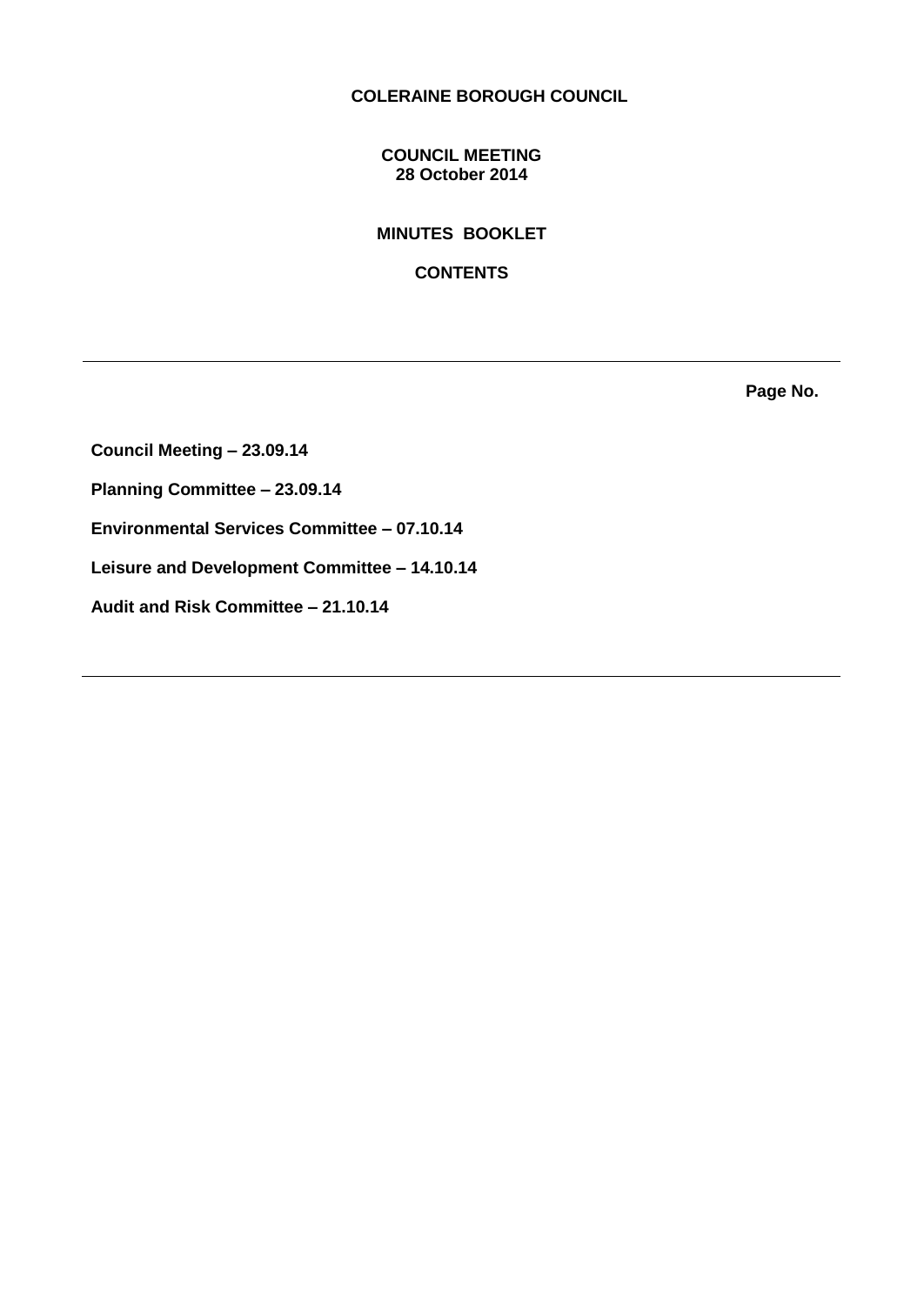| <b>Meeting</b> | <b>Council</b>                                                                                                                                                                                                                                                                                                                                                |  |
|----------------|---------------------------------------------------------------------------------------------------------------------------------------------------------------------------------------------------------------------------------------------------------------------------------------------------------------------------------------------------------------|--|
| Date and Time  | 23 September 2014 at 7.00pm                                                                                                                                                                                                                                                                                                                                   |  |
| Location       | Council Chamber, Cloonavin                                                                                                                                                                                                                                                                                                                                    |  |
| Chair          | The Mayor, Councillor G Duddy                                                                                                                                                                                                                                                                                                                                 |  |
| <b>Present</b> | The Deputy Mayor, Councillor Y Boyle<br>Aldermen S Cole, W Creelman (Items 1 – 11.3), P Fielding,<br>M Hickey and N Hillis<br>Councillors C Alexander, C Archibald, T Clarke, T Craig,<br>M Fielding, B Fitzpatrick, D Harding (Items $1 - 10.1$ ), R Holmes<br>(Items 1 – 12), W King, M Knight-McQuillan, R Loftus,<br>W McCandless and S Quigley           |  |
| In Attendance  | Corporate Director of Leisure and Development, Interim Director of<br>Environmental Services, Assistant Director of Finance and Support<br>Services, Head of Development Services (Items 1 – 11.2.1), Head<br>of Leisure Services (Items 1 – 11.2.1), Head of Estates and<br>Facilities, Tourism Manager (Items 1.0 – 11.2.1) and Administrative<br>Assistant |  |

#### **1 APOLOGIES**

Apologies were recorded for Councillors Barbour and Sugden.

### **2 WELCOME**

The Mayor welcomed everyone to the Meeting including visitors in the public gallery. A special welcome was extended to the newly appointed Member, Councillor Tracy Craig.

Councillor Craig thanked the Mayor for his warm welcome.

#### **3 SYMPATHY**

The Mayor referred to the recent death of Rev Dr I R K Paisley (Lord Bannside) and extended condolences to the Paisley family.

The Mayor also referred to the recent death of Alderman Hickey's brother in Canada and extended condolences to Alderman Hickey and her family.

As a mark of respect Members stood to observe a minute's silence.

#### **4 PRESENTATION**

It was agreed to receive the Hospital presentation at this stage of the Meeting.

The Mayor welcomed Dr Owen Finnegan and Ms Cliodhna Rae, members of the Causeway Hospital Campaign Group, who were in attendance to present to Members regarding the future of the Causeway Hospital.

Ms Rae addressed Members and elaborated on the problems facing the Causeway Hospital due to the threat of closure.

Dr Finnegan referred to the Campaign Group's Paper entitled 'Causeway's Future' (circulated to each Member) and during his presentation highlighted the following points: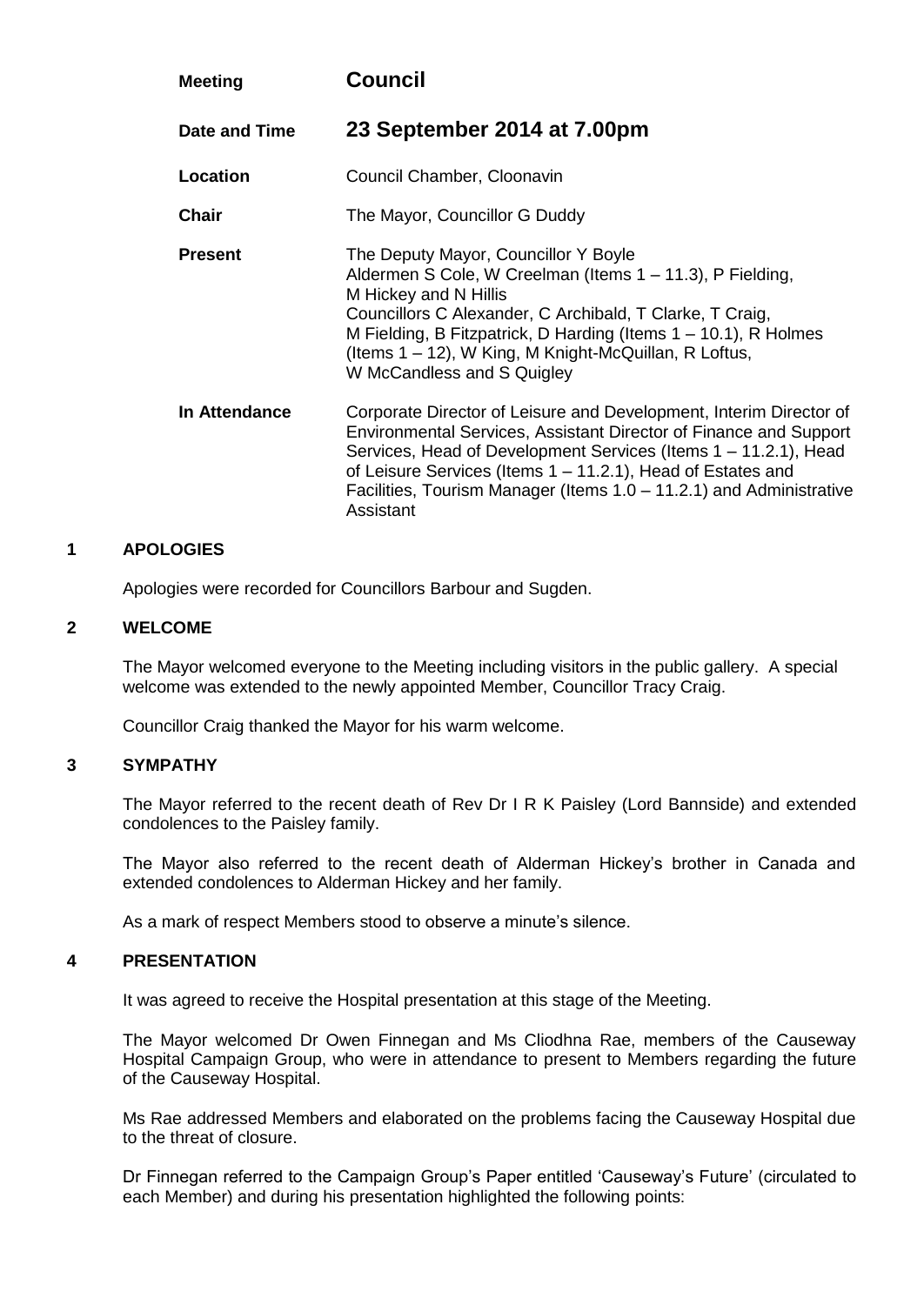- Easy and rapid access to local hospital services was essential, providing as a minimum:
	- Acute General Medicine; undifferentiated admissions
	- Accident and Emergency; 24/7 Consultant-led service
	- Intensive Care Unit
	- Radiology including CT scanning 24/7
	- Laboratory services
	- Acute In-patient Surgery
	- Consultant-led Obstetrics with appropriate Paediatric cover
	- Elective Gynaecological and General Surgery
	- On-site senior management
- Evolving changes Transforming Your Care
- Integration with other Providers as described in the network map
- Challenges with regard to recruitment, financial problems and professional/training recognition

The representatives answered various Members' questions and emphasised the importance of energising others to join the Campaign Group.

# **Agreed:**

- i) That a Council workshop be organised and that Dr Tony Stevens, Chief Executive of the Northern Health and Social Care Trust, be invited to attend.
- ii) That Council write to the Minister of the Department of Health, Social Services and Public Safety expressing Council's concern regarding the future of Causeway Hospital and request that a delegation be received.

The Mayor thanked Dr Finnegan and Ms Rae for attending and assured them of Council's continued support. The representatives withdrew from the Meeting.

# **5 CHAIR'S BUSINESS**

# **5.1 Ballyrashane Creamery**

The Mayor had attended the official opening of the new butter plant at Ballyrashane Creamery on Thursday 11 September 2014. This had been a massive event and would be a boost for new jobs in the area.

# **5.2 Edwin May Nissan 5 Mile Classic Road Race**

The above Race in association with Springhill Running Club had been a great event attracting approximately 180 entries. The Mayor expressed thanks to Fred Kane of Edwin May Coleraine, Springwell Running Club, local businesses and everyone involved in the event.

# **5.3 WOMAD**

The Mayor had attended the WOMAD (World of Music Arts and Dance) event at The Diamond, Coleraine on Friday 19 September 2014. The event included a wide selection of music and entertainment including participation by local schools. Thanks were extended to parents and everyone involved in the event.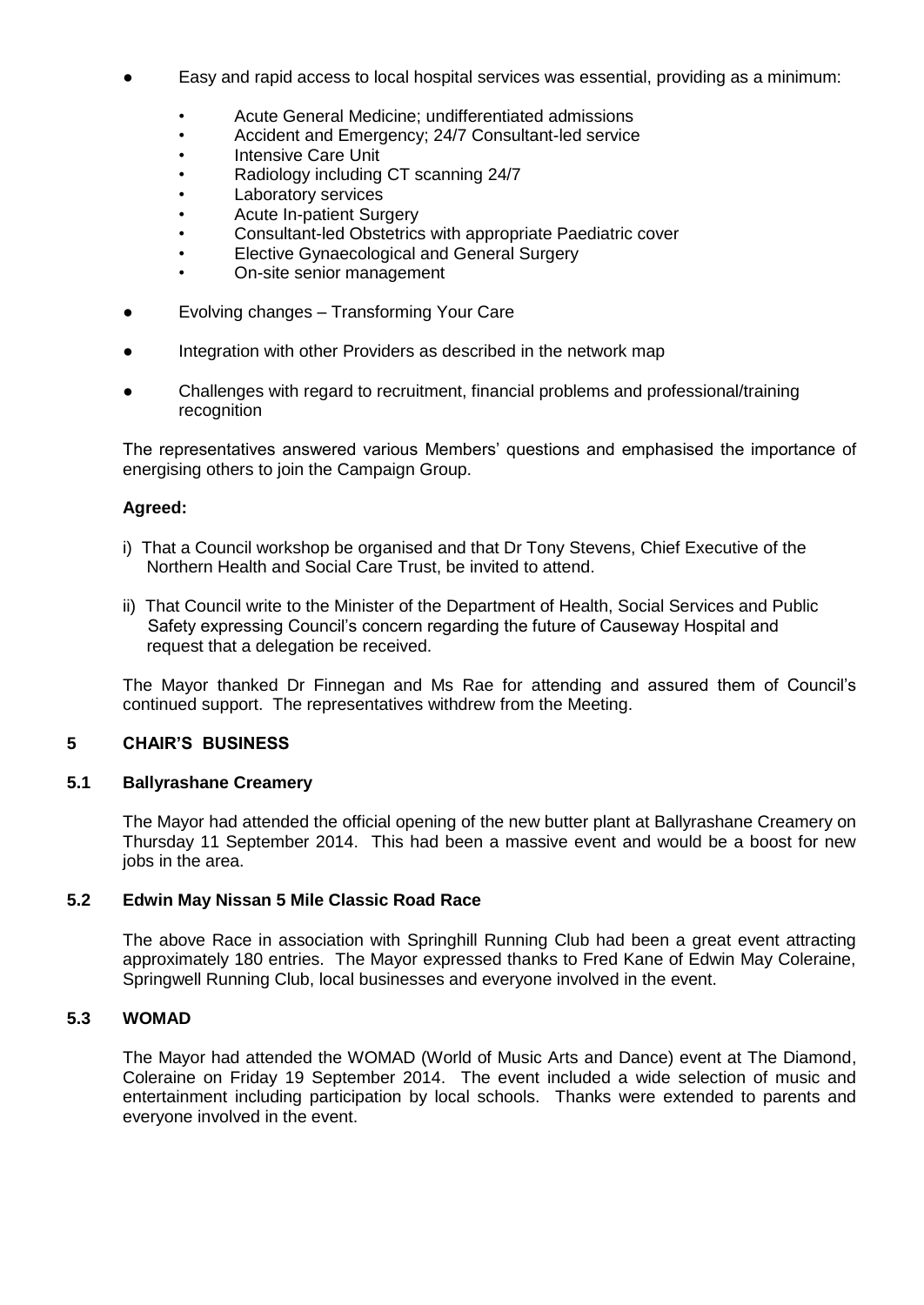# **5.4 Congratulations**

The Mayor congratulated Mr Nial McSorley, GIS/WEB Officer, on winning the ESRI Ireland Maps Make Sense for Croatia Challenge which took the form of creating a story map. Nial would be travelling to Croatia to take part in Esri's European User Conference in October 2014.

#### **5.5 Launch of Alchemy**

The Mayor referred to the Launch of Alchemy at Cloonavin on Monday 29 September 2014. Members were reminded to respond to the recent invitation.

#### **6 DECLARATIONS OF INTEREST**

There were no declarations of interest.

#### **7 MINUTES**

The Minutes of the Council Meeting of 26 August 2014 were confirmed and signed.

#### **8 COMMITTEE REPORTS**

#### **8.1 'In Committee'**

It was agreed to take a number of items 'In Committee' at the end of the Meeting.

#### **8.2 Planning Committee**

The Minutes of the Planning Committee Meeting of 26 August 2014 were proposed by the Chair, Councillor King, seconded by Councillor Loftus and agreed.

#### **8.3 Environmental Services Committee**

The Minutes of the Environmental Services Committee of 2 September 2014 were proposed by the Chair, Councillor Clarke, seconded by Councillor Fitzpatrick and agreed.

#### **8.4 Leisure and Development Committee**

The Minutes of the Leisure and Development Committee were proposed by the Vice Chair, Councillor McCandless and seconded by Alderman Fielding.

#### **8.5 Corporate Affairs Committee**

The Minutes of the Corporate Affairs Committee were proposed by the Chair, Councillor Fitzpatrick and seconded by Councillor Harding.

# **9 MOTION**

The undernoted Motion had been submitted by Councillor Quigley:

"That this Council condemns the horrendous crimes of human trafficking and modern day slavery taking place across Northern Ireland; calling on citizens in this Council to be vigilant against perpetrators of these crimes and to be aware of the reality of human trafficking. That the Council fully endorses the approach taken in the Human Trafficking and Exploitation Bill, which is currently being considered by the Northern Ireland Assembly, to tackling these crimes."

Councillor Quigley spoke on the Motion and sought Members' support. The Deputy Mayor seconded the Motion.

**Agreed:** That Council support the Motion.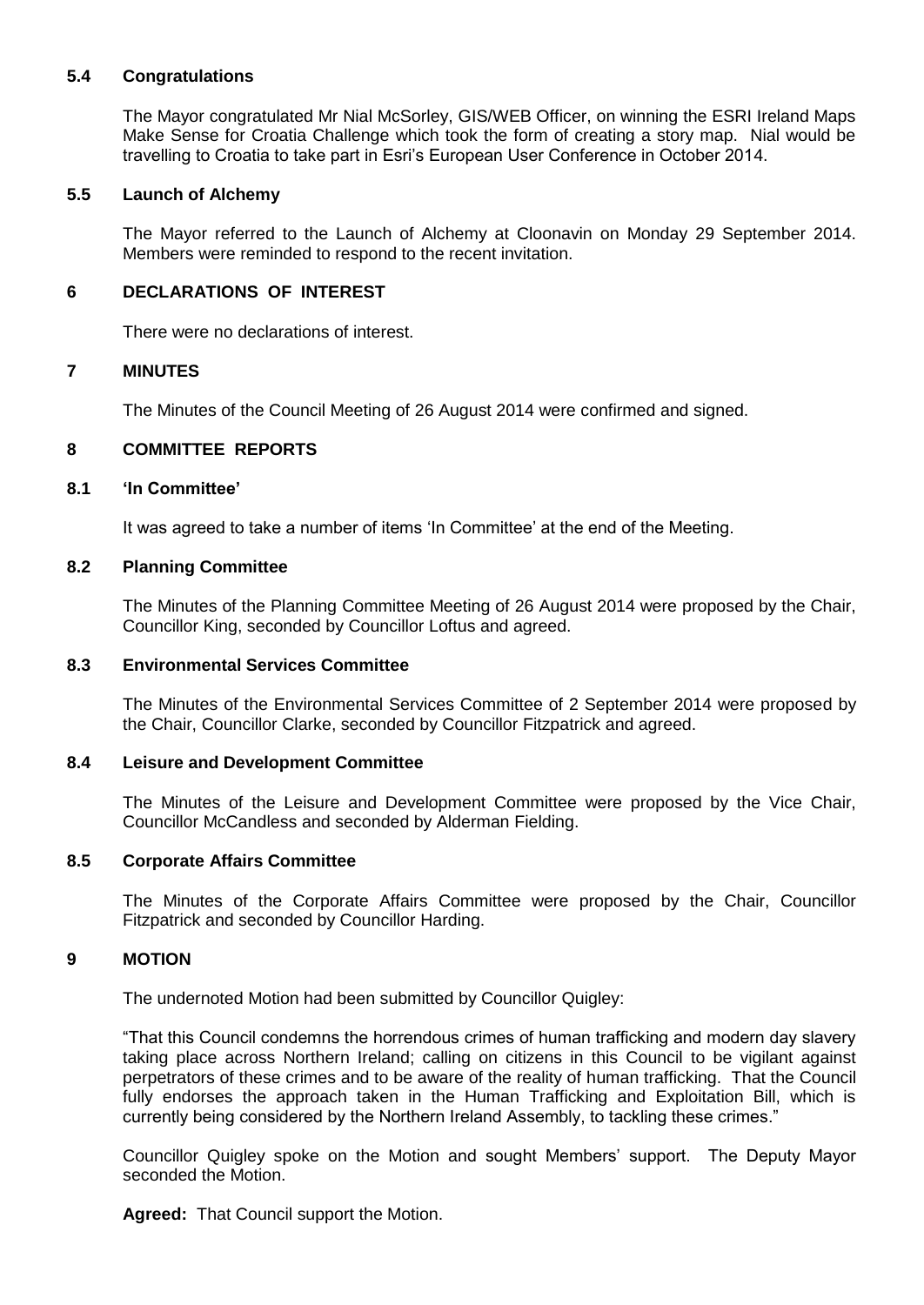# **10 LEISURE AND DEVELOPMENT COMMITTEE**

# **10.1 Air Waves Portrush 2015**

The Mayor welcomed Squadron Leader Paul Sall, MSc RAF (Retired) who was in attendance to take part in a brief presentation to Council on Air Waves Portrush 2014. The Director of Leisure and Development and the Head of Leisure Services elaborated on the success of the event.

Squadron Leader Paul Sall provided a short picture slide show of the event and highlighted the following areas which needed further consideration:

- Traffic management
- 12 month marketing plan
- Sponsorship opportunities
- Silver Wings Chalet

The Mayor paid tribute to the work of Squadron Leader Sall and the team involved in the event which had resulted in such a memorable weekend for Portrush.

**Agreed:** That Air Waves Portrush 2015 be held on 5/6 September 2015.

# **12 CORRESPONDENCE**

Members noted the following correspondence (previously supplied):

- Letter from Group 10 of the Royal British Legion re Annual Poppy Ball on 17 October 2014
- Forecast of Events
- Documents for Tabling
- Consultation Documents

# **13 DOCUMENTS FOR SEALING**

Resolved:

That the following documents be sealed:

| $\mathbf 1$ . | Contract and Bill of<br>Quantities<br>(In Duplicate) | Coleraine Borough Council and J S Dunlop Ltd -<br>Relocation of Tourist Information Offices in Coleraine<br>and Portrush |
|---------------|------------------------------------------------------|--------------------------------------------------------------------------------------------------------------------------|
| 2.            | <b>Cemetery Titles</b>                               | Grant of Right of Burial - Deeds Register Nos 4150 -<br>4162 inclusive:                                                  |
|               |                                                      |                                                                                                                          |

| Agherton    |   |
|-------------|---|
| Ballywillan |   |
| Coleraine   | 6 |
| Kilrea      |   |
| Portstewart |   |
|             |   |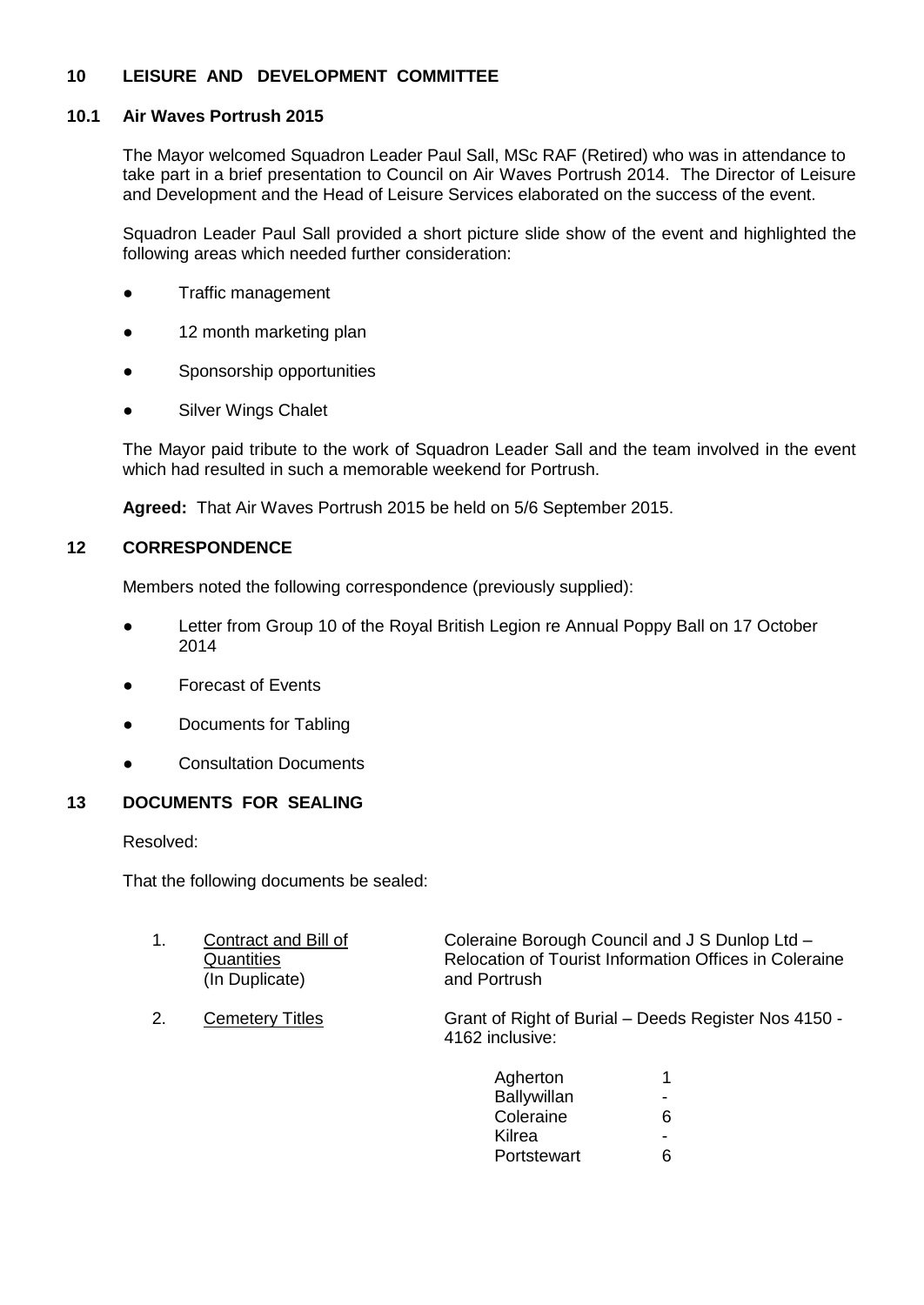| <b>Meeting</b> | <b>Planning Committee</b>                                                                                                                                                                                                                                                                                          |  |
|----------------|--------------------------------------------------------------------------------------------------------------------------------------------------------------------------------------------------------------------------------------------------------------------------------------------------------------------|--|
| Date and Time  | 23 September 2014 at 6.30pm                                                                                                                                                                                                                                                                                        |  |
| Location       | Council Chamber, Cloonavin                                                                                                                                                                                                                                                                                         |  |
| <b>Chair</b>   | <b>Councillor W King</b>                                                                                                                                                                                                                                                                                           |  |
| <b>Present</b> | The Mayor, Councillor G Duddy<br>The Deputy Mayor, Councillor Y Boyle<br>Aldermen S Cole, W Creelman, P Fielding, M Hickey and N Hillis<br>Councillors C Alexander, C Archibald, T Clarke, T Craig, M Fielding,<br>B Fitzpatrick, D Harding, R Holmes, M Knight-McQuillan, R Loftus,<br>W McCandless and S Quigley |  |
| In attendance  | Mr M Wilson - Planning Service, Corporate Director of Leisure and<br>Development, Democratic Services Manager and Administrative Assistant                                                                                                                                                                         |  |

# **1 APOLOGIES**

Apologies were recorded for Councillors Barbour and Sugden.

# **2 CHAIR'S BUSINESS**

#### **2.1 Welcome**

The Chair welcomed everyone to the Meeting and extended a special welcome to the newly appointed Member, Councillor Tracy Craig.

#### **2.2 Sympathy**

The Chair extended condolences to Alderman Hickey on the recent death of her brother.

#### **2.3 Congratulations**

The Chair extended congratulations to Sam Cole on his appointment as Alderman.

# **3 DECLARATIONS OF INTEREST**

There were no Declarations of Interest.

#### **4 PLANNING CONSULTATION**

A list of twelve applications was presented for consideration (previously supplied).

# **4.1 Applications Deferred from Previous Meeting**

**Application D1 C/2010/0408/F** Proposed construction of 4 no agricultural sheds, office accommodation, changing facilities and incurtilage turning for HGVs at 115 Carrowreagh Road, Garvagh for Northern Ireland Seed Potatoes (NISP).

The opinion of Planning Service was to approve.

**Agreed:** That the application be approved.

**Application D2 C/2012/0498/F** Proposed two storey replacement dwelling and attached garage at 9 Strand Avenue, Portrush for Mr and Mrs J Moss.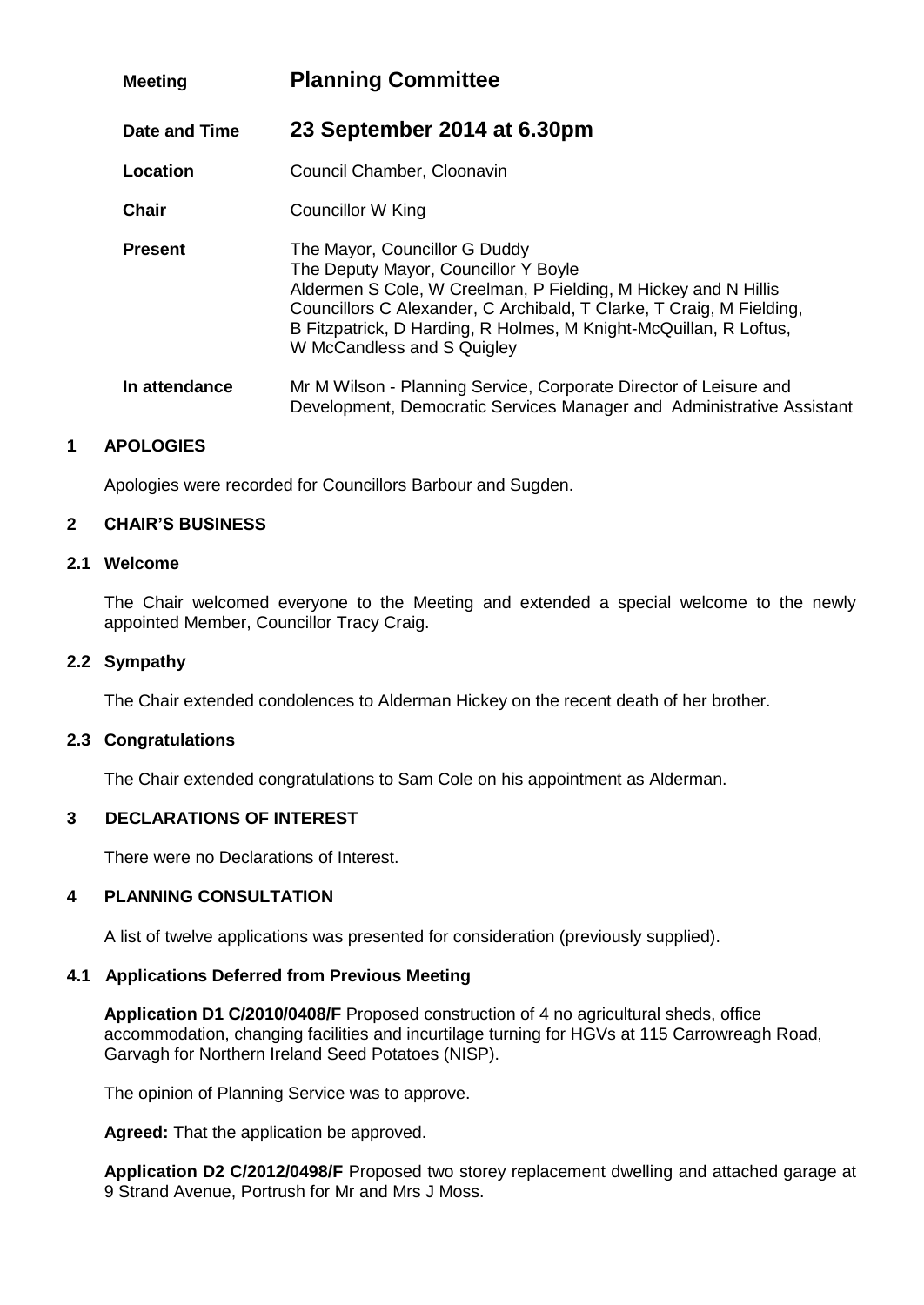The opinion of Planning Service was to approve.

**Agreed:** That the application be approved.

**Application D3 C/2013/0236/O** Proposed two storey dwelling and detached garage to replace a redundant business premises at rear of 124 Castleroe Road, Coleraine for A Carruthers.

The opinion of Planning Service was to refuse.

**Agreed:** That the application be refused.

**Application D4 C/2013/0253/F** Proposed extension to existing holiday homes park to provide 23 no caravan plots at Golf Links Holiday Homes Park, Bushmills Road, Portrush for Cloughorr Investments Ltd.

The opinion of Planning Service was to approve.

It was proposed by Councillor Alexander and seconded by Councillor Fitzpatrick that Council support a refusal and seek a meeting with the Planning Manager regarding the need to restrict caravan park expansion in Portrush and Portstewart.

As an amendment it was proposed by Alderman Cole that Council seek clarification with regard to Council's Tourist Development Strategy and report back to Committee in October. Alderman Cole failed to obtain a seconder.

On being put to the Meeting the proposal was lost, three Members voting in favour and eleven Members voting against.

**Agreed:** That the application be approved.

**Application D5 C/2013/0454/A** Proposed electronic advertising 85m south west of the Lodge Hotel, Lodge Road, Coleraine for The Lodge Hotel.

The opinion of Planning Service was to refuse.

**Agreed:** That the application be refused.

**Application D6 C/2013/0461/F** Proposed retrospective application for domestic garage/fence and concrete yard at 261 Windyhill Road, Coleraine for Mr G Montford.

The opinion of Planning Service was to refuse.

**Agreed:** On the proposal of Councillor Holmes and seconded by The Mayor that the application be held for two weeks to facilitate the submission of further information.

# **4.2 New Applications**

Mr Wilson enlarged on the new applications listed on the planning schedule and the recommendations were accepted subject to the following:

**Application No C/2014/0055/F** Proposed development of a 500kw anaerobic digestion (AD) plant, combined heat and power (CHP) plant, silage clamp (amendment to 150kw AD plant previously approved under C/2011/0425/F) and additional European waste catalogue (EWC) codes on lands 100m south west of 56 Ballinteer Road, Macosquin, Coleraine for Mr J Christie.

The opinion of Planning Service was to refuse.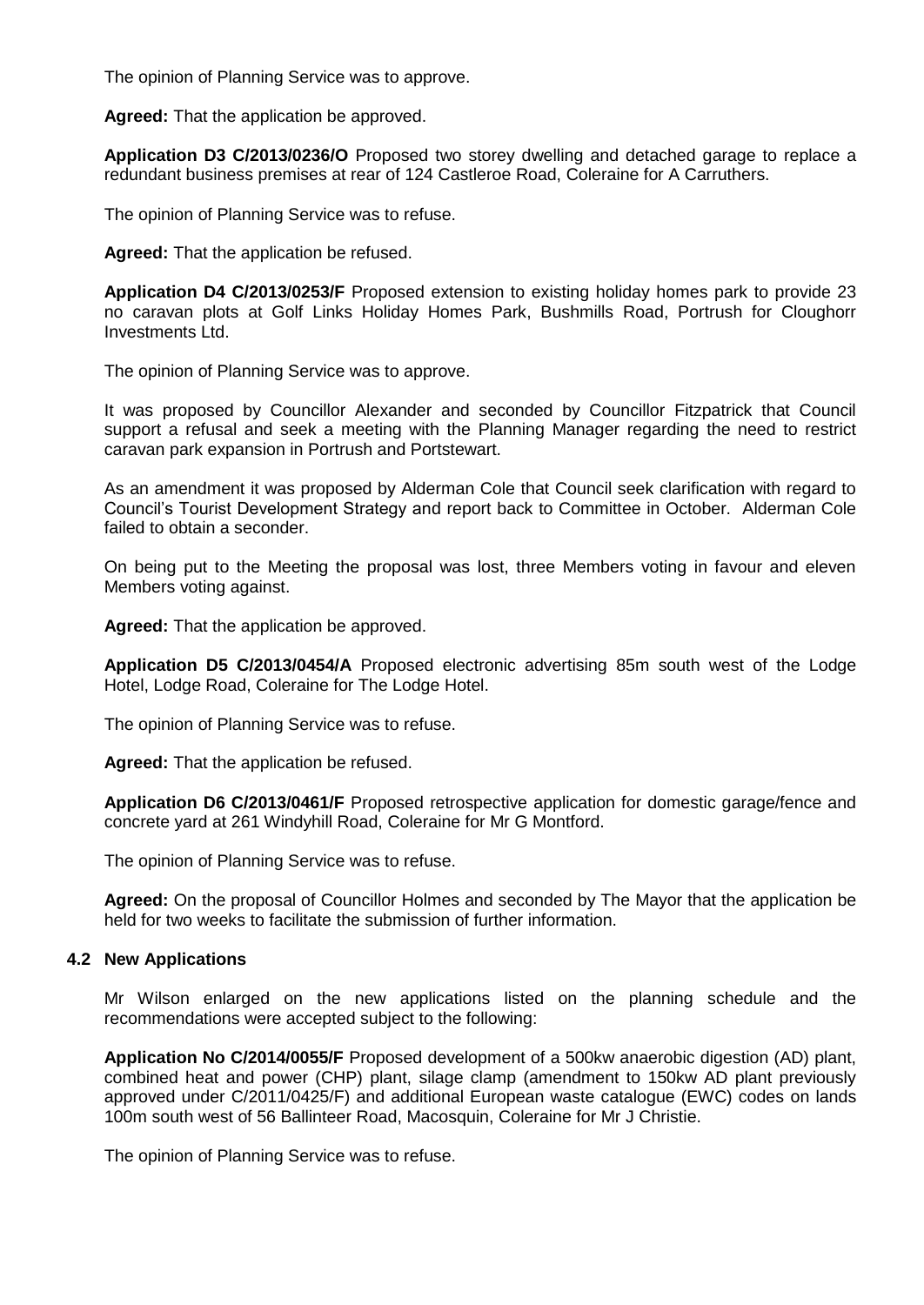**Agreed:** On the proposal of Councillor Fielding and seconded by Councillor Clarke that the application be deferred for one month to facilitate an office meeting on the grounds that all material planning considerations had not been assessed.

**Application No C/2014/0269/F** Proposed retrospective application to regularise the construction of a domestic store and supercede previous planning approval for a domestic store given under C/2010/0220/F at 4 Mill Lane, 'Collins', Moneybrannon Road, Aghadowey for Mr K Dallas.

The opinion of Planning Service was to refuse.

**Agreed:** On the proposal of Councillor Holmes and seconded by Alderman Hillis that the application be deferred for one month to facilitate an office meeting on the grounds that all material planning considerations had not been assessed.

# **5 OFFICE MEETINGS**

It was noted that the Office Meetings would be held on Friday 10 October 2014.

# **6 GENERAL PLANNING ISSUES**

There were no general planning issues.

# **7 CORRESPONDENCE**

There was no correspondence.

# **8 ANY OTHER BUSINESS**

There was no other business.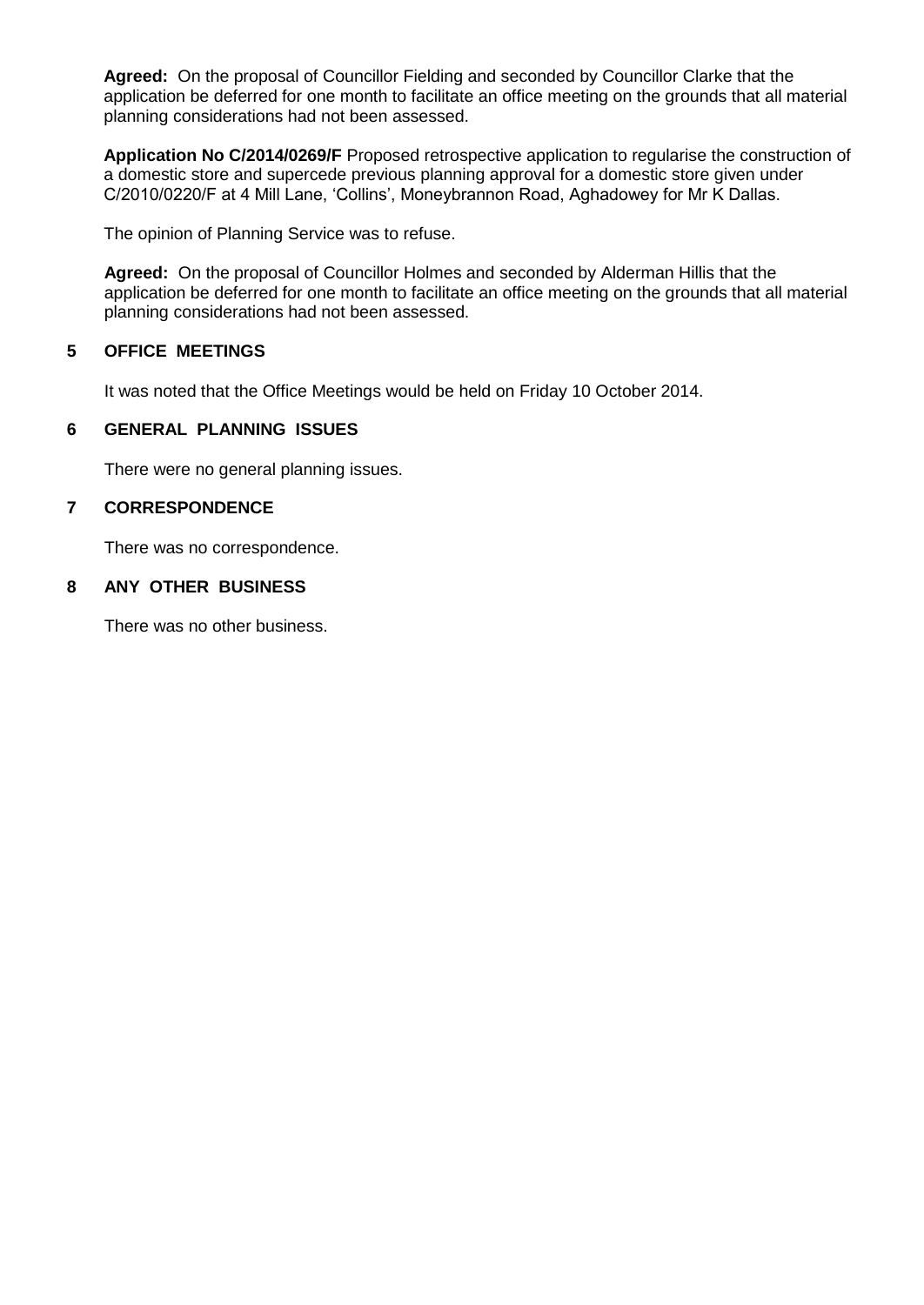| <b>Meeting</b> | <b>Environmental Services Committee</b>                                                                                                                                                                                             |  |
|----------------|-------------------------------------------------------------------------------------------------------------------------------------------------------------------------------------------------------------------------------------|--|
| Date and Time  | 7 October 2014 at 6.30pm                                                                                                                                                                                                            |  |
| Location       | Bann View Committee Room, Cloonavin                                                                                                                                                                                                 |  |
| <b>Chair</b>   | Councillor C Sugden                                                                                                                                                                                                                 |  |
| <b>Present</b> | Alderman S Cole (items 5 - 8), Councillors C Alexander, T Clarke (items<br>5 -8), T Craig (items 5.2 – 8), B Fitzpatrick, R Holmes, W King and R<br>Loftus.                                                                         |  |
| In attendance  | Interim Director of Environmental Services, Head of Estates and Facilities,<br>Principal Environmental Health Officer, Senior Environmental Health<br>Officer (items 1 – 5.2) and Business Support & Administration Manager<br>(CE) |  |

# **1 APOLOGY**

An apology was recorded for The Mayor.

# **2 CHAIR'S BUSINESS**

There was no Chair's business.

# **3 DECLARATIONS OF INTEREST**

There were no declarations of interest.

# **4 REQUESTS FOR PRESENTATIONS**

There were no requests for presentation.

Alderman Cole and Councillor Clarke joined the meeting.

# **5 ENVIRONMENTAL SERVICES' REPORT**

Consideration was given to the Report of the Interim Director of Environmental Services (previously supplied).

# **5.1 Kilrea and Garvagh Civic Amenity Sites**

Committee noted information and details on proposed works to these civic amenity sites in accordance with good practice, as contained in the Report.

**Recommended:** On the proposal of Councillor Fitzpatrick and seconded by Councillor Alexander, that Council endorse moving to stage 2 of the process for the Kilrea and Garvagh Civic Amenity Site improvements, to include public advertisement, finalising and tendering of the works.

A tender report would be brought back to the Environmental Services Committee for approval.

Councillor Craig joined the meeting.

# **5.2 Dog Control Orders**

Mrs Catherine McNally, Senior Environmental Health Officer, presented the amended Dogs Exclusion (Coleraine Borough Council) Order 2014, which incorporated feedback from the public and interested parties.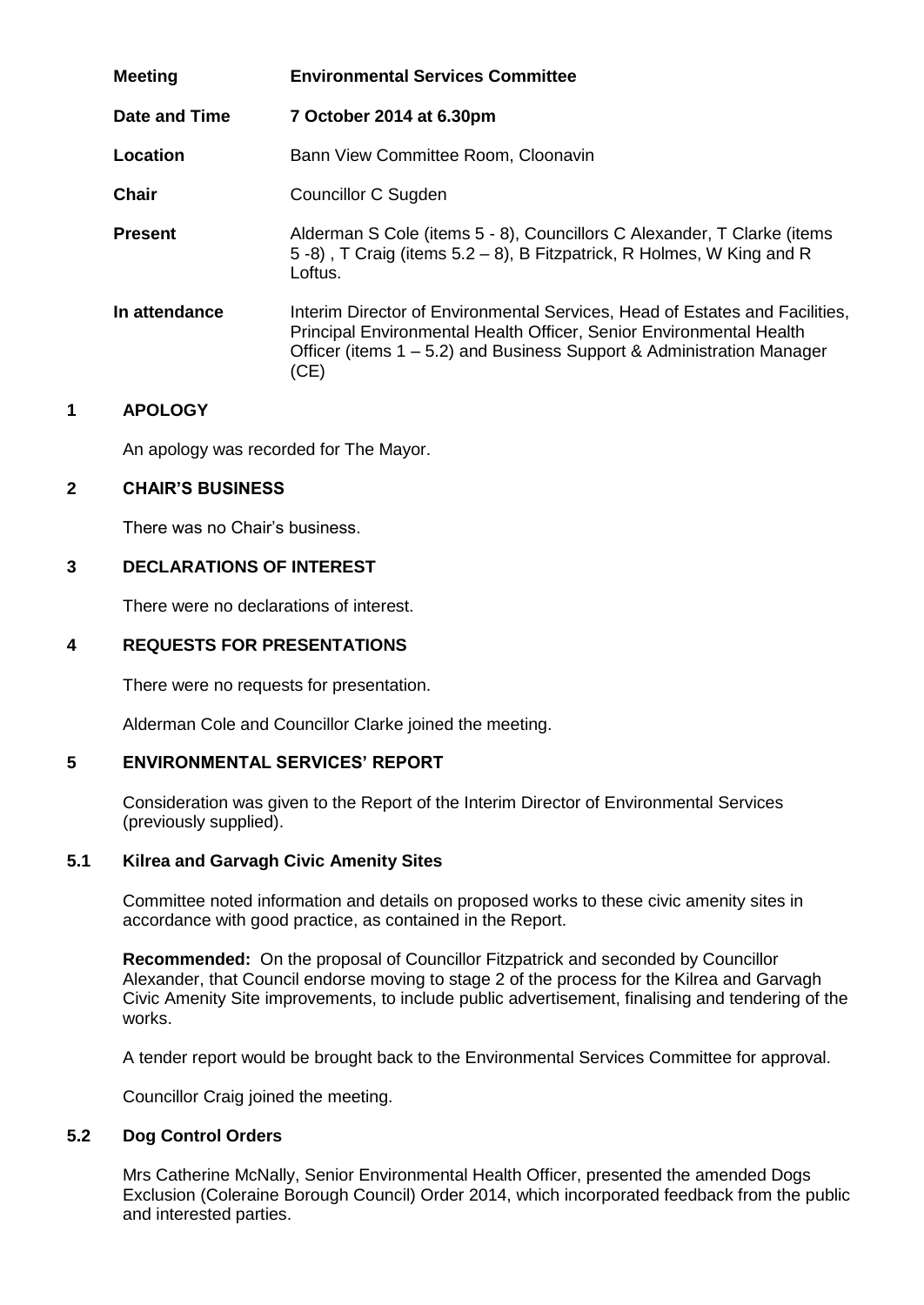Maps detailing the areas subject to the proposed Dog Control Orders were viewed and consideration given to the 4 draft Orders, attached at Annex A of the Report.

In response to questions from Members, the Senior Environmental Health Officer provided the following clarification:

- i) Council currently have the manpower to cover the proposals contained in the Report.
- ii) Dogs would be excluded from areas where there was play equipment, whether fenced or not.
- iii) Portnahapple was not an excluded area.
- iv) Dog free zones on beaches would be operated from 1 June 15 September each year.

**Recommended:** On the proposal of Councillor Alexander and seconded by Councillor Fitzpatrick, that Council agree to advertise their intention to make the following Dog Control Orders:

- The Fouling of Land by Dogs (Coleraine Borough Council) Order 2014.
- The Dogs Exclusion (Coleraine Borough Council) Order 2014.
- The Dogs on Leads (Coleraine Borough Council) Order 2014.
- The Dogs on Leads by Direction (Coleraine Borough Council) Order 2014.

#### **5.3 Waste Management Plan**

Consideration was given to the North West Region Waste Management Group's (NWRWMG) recommendation to member councils to adopt the revised Waste Management Plan (previously circulated).

**Recommended:** On the proposal of Councillor King and seconded by Councillor Loftus, that Council agrees to the recommendation from the Joint Committee of the NWRWMG to adopt the Waste Management Plan.

#### **5.4 Department of the Environment Discussion Document – Dilapidated/Dangerous Buildings and Neglected Sites**

Consideration was given to the draft response to the Department of the Environment's discussion document, attached at Annex A of the Report.

**Recommended:** On the proposal of Councillor King and seconded by Councillor Holmes, that Council ratify the content of the response.

# **5.5 Diversity Playpark**

The Head of Estates and Facilities advised Members that, although there were currently 33 inclusive playparks within the Borough, designed to be both disabled and able-bodied friendly, requests had been received for a dedicated playpark to cater for those with a range of special needs**.**

Initial research had suggested that such a need existed and it was hoped that grant aid for the project could be secured from the Landfill Community Fund.

During discussion, Members questioned whether a specific playpark or the upgrading of currently available facilities would be more beneficial and where a dedicated playpark would be sited to make it central in the Borough and to the wider Causeway Coast and Glens region.

**Recommended:** That Council agree to proceed to stage one of the process to allow further research and, in conjunction with stakeholders and community, to prepare a proposal for presentation to Council.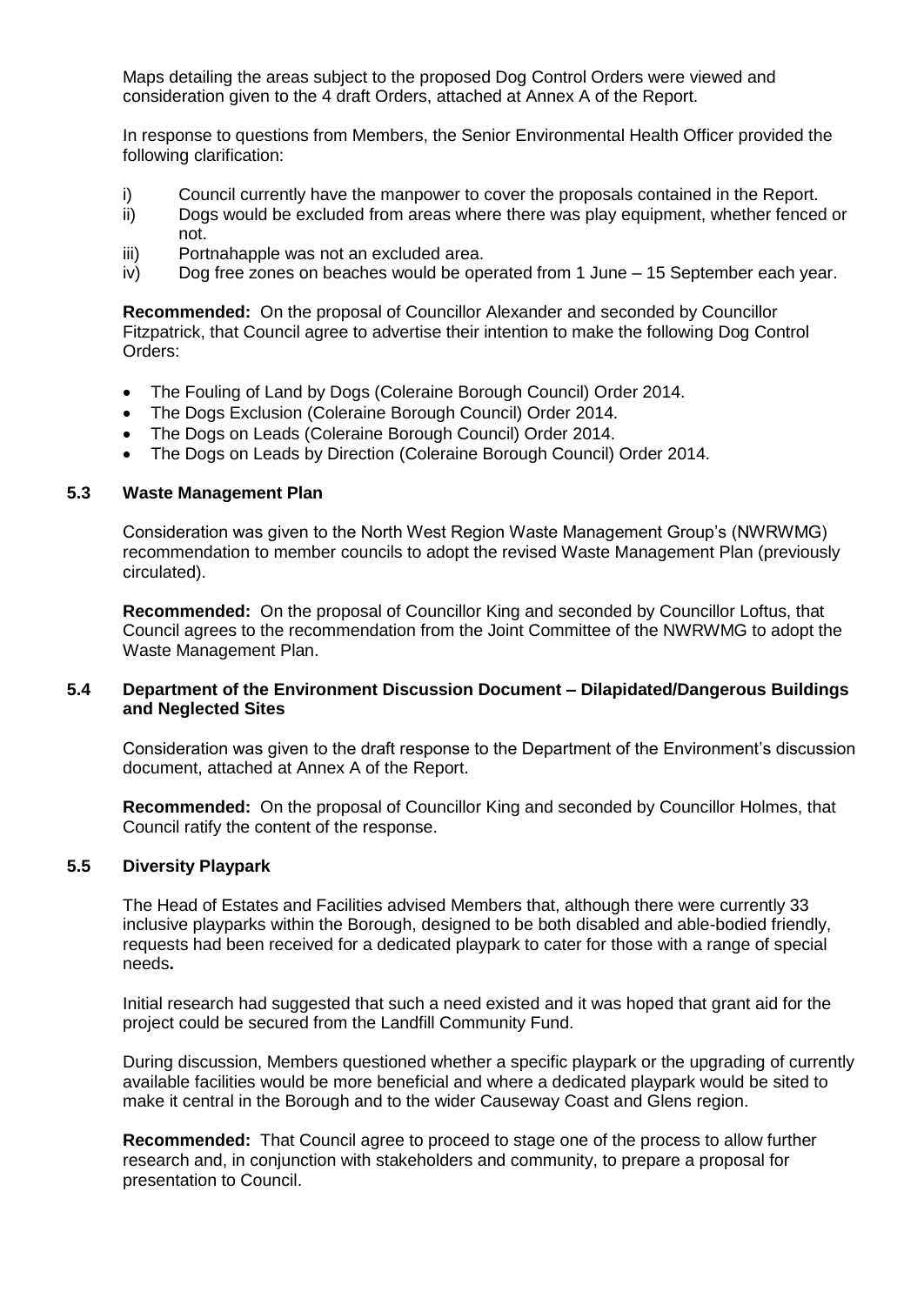# **5.6 For Information**

#### **5.6.1 Consumer Protection Act 1987 – Lighter Refill Test Purchase Exercise August 2014**

Committee noted information on this topic, as contained in the Report.

#### **5.6.2 Affordable Warmth Update**

Committee noted information on this topic, as contained in the Report.

In response to a question from Councillor Loftus, the Principal Environmental Health Officer advised that this scheme would be fully funded by DSD and that recruitment was being coordinated by Ballymoney Borough Council in line with the current vacancy control procedures.

#### **5.6.3 Building Control Report**

Information relating to Building Control activity during the period 15 August – 24 September 2014 was noted including:

- Applications:
	- o 97 applications had been received for assessment.
	- o 88 applications had been recommended for Building Control approval.
	- o 543 inspections had been carried out.

#### **5.6.4 Outcome of Legal Proceedings**

#### **The Litter (NI) Order 1994**

Defendant: Ms Anne Templeton, 40 Greenmount Crescent, Coleraine Result: Fine: £50, Legal Costs: £100, Court Costs: £19; Offender Levy: £15.

# **The Dogs (NI) Order 1983 as amended**

Defendant: Trevor White, 14 Ramsay Park, Macosquin, Coleraine Result: Fine: £50, Legal Costs: £250, Contest Fee: £100, Offender Levy: £15

# **6 CORRESPONDENCE**

There was no correspondence

#### **7 ANY OTHER BUSINESS**

#### **7.1 Bus Shelters**

Members raised issues with regard to bus shelter provision within the Borough.

Further to a request by Members regarding usage and possible relocation of existing Council shelters, the Head of Estates and Facilities advised that all Council owned bus shelters were audited in terms of footfall and suggested the need for rationalisation criteria to be decided by Council if relocation of shelters was to be carried out. He advised that DSD/Translink would assume responsibility for bus shelters in November 2015 and, in response to a request from Members, agreed to look into the possibility of DSD/Translink playing an active role in the interim and report feedback to Committee.

**Recommended:** On the proposal of Alderman Cole and seconded by Councillor King, that officers liaise with Translink to resolve the issue of shelter need in built up areas of the Borough, particularly Macosquin and Carneybaun, and that this be carried out with urgency prior to April 2015.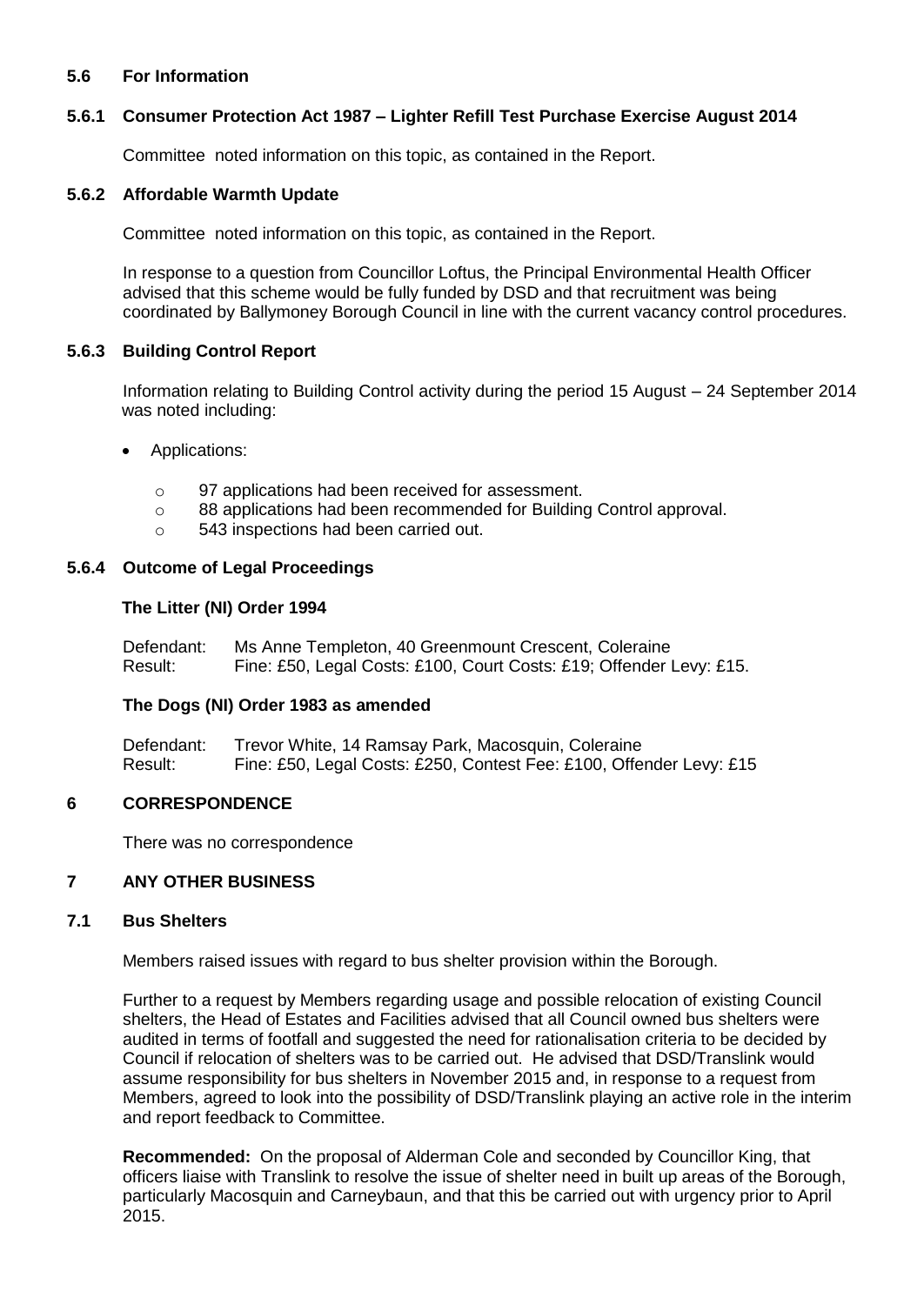Councillor Loftus asked that the positioning of a shelter in Garvagh be re-considered, following objection to the original previously identified position.The Head of Estates and Facilities would look into this.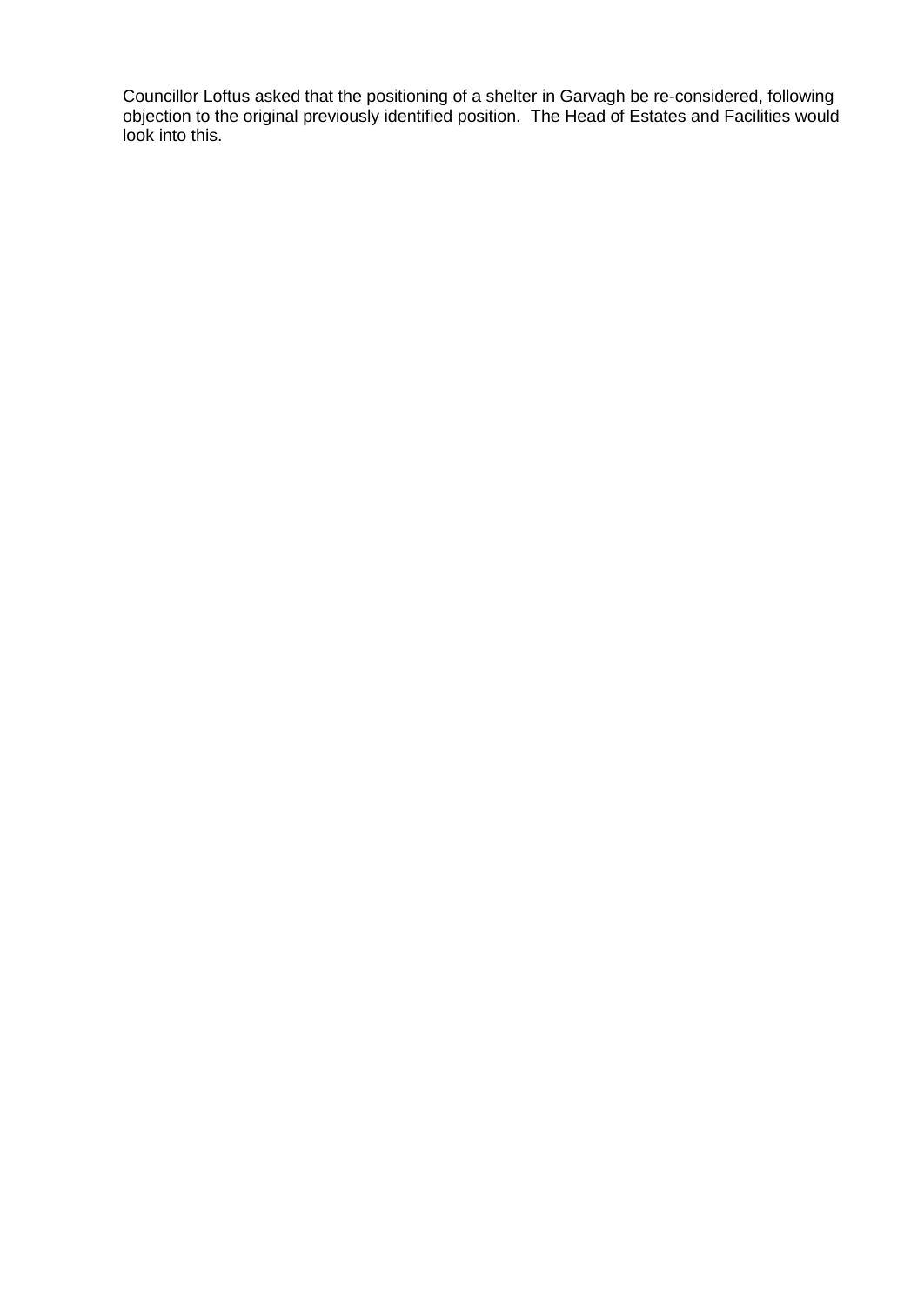| <b>Meeting</b> | <b>Leisure and Development Committee</b>                                                                                                |
|----------------|-----------------------------------------------------------------------------------------------------------------------------------------|
| Date and Time  | 14 October 2014 at 6.30pm                                                                                                               |
| Location       | Bann View Committee Room, Cloonavin                                                                                                     |
| <b>Chair</b>   | Alderman M Hickey                                                                                                                       |
| <b>Present</b> | The Deputy Mayor, Councillor Y Boyle<br>Alderman N Hillis<br>Councillors T Clarke, M Knight-McQuillan, W McCandless and<br>S Quigley    |
| In Attendance  | Director of Leisure and Development, Head of<br>Corporate<br>Development Services, Regeneration Manager and Administrative<br>Assistant |

# **1 APOLOGIES**

Apologies were recorded for Alderman Fielding, Councillors Barbour, Fielding, Loftus and Sugden.

#### **2 CHAIR'S BUSINESS**

There was no Chair's business.

# **3 DECLARATIONS OF INTEREST**

There were no Declarations of Interest.

# **4 REQUEST FOR PRESENTATION**

It was noted that this item would be addressed later in the Meeting.

# **5 LEISURE AND DEVELOPMENT SERVICES REPORT**

Consideration was given to the Leisure and Development Services Report (previously supplied).

# **5.1 Lansdowne Area, Portrush – Masterplanning Project**

The Chair welcomed Mr James Hennessey, Associate Director, The Paul Hogarth Company, who was in attendance to provide a brief presentation regarding the Lansdowne Masterplan Portrush (copy circulated to each Member).

The Regeneration Manager advised that a multi-agency public sector Steering Group had met regularly to guide the development of the Masterplan and ensure its successful integration within the Portrush Regeneration Strategy. Extensive consultation was complemented with a series of key stakeholder consultations. The Masterplan would provide guidance to any potential future developments in the area providing context thereby reducing both risk and uncertainity. Funding of the project was shared equally with the Department for Social Development.

Mr Hennessey elaborated on the Masterplan and highlighted the following areas:

- **Reviggerly Point**
- Natural Habitat
- Promenade
- Public Art and Interpretation
- **Lifeboat Shelter**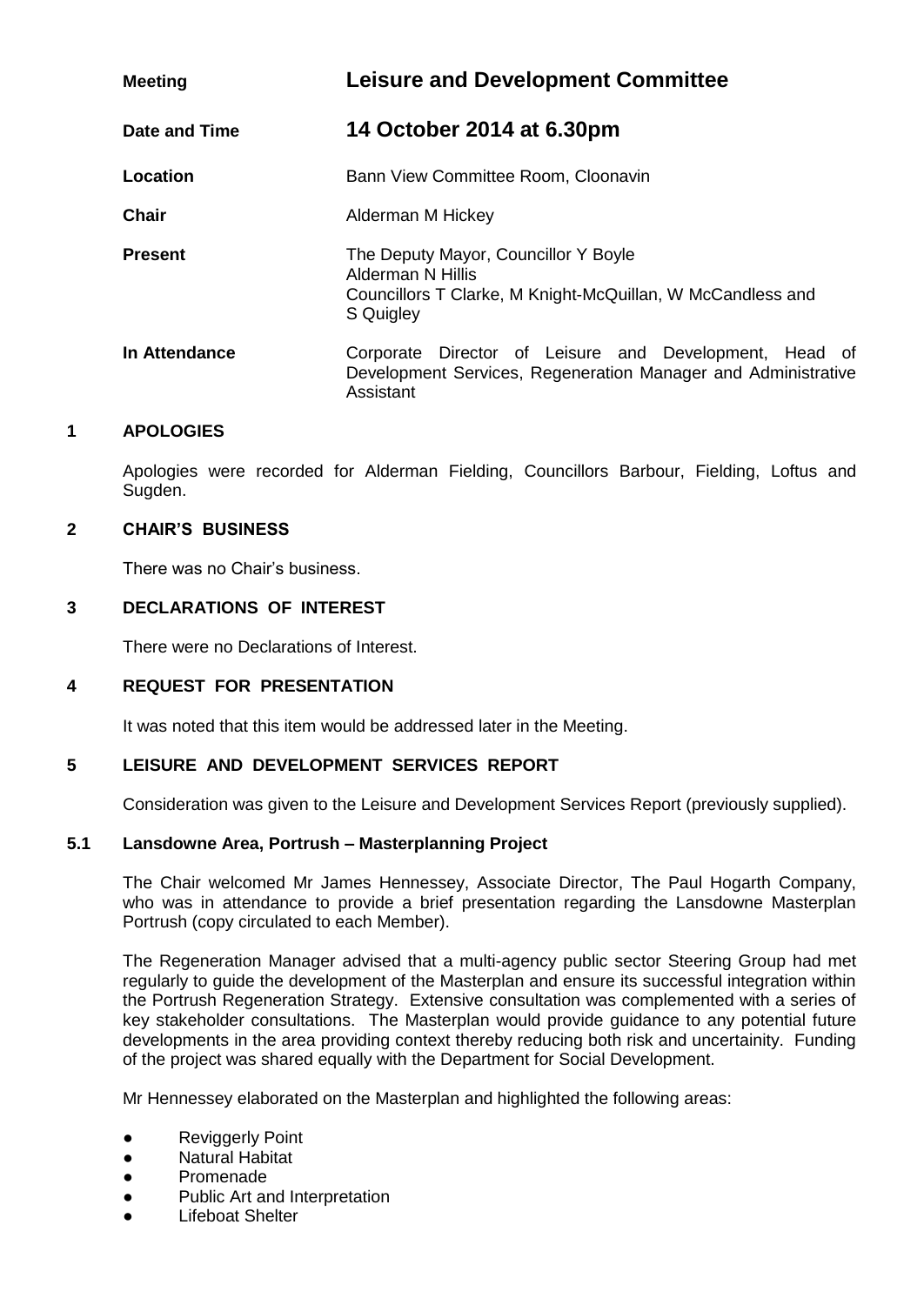- Portandoo Harbour
- Traffic circulation and parking
- Lansdowne Crescent
- Antrim Gardens
- Maze
- Upper Gardens
- **Walled Garden**
- Coastal Zone
- The Blue Pool Area
- Former Leander House Site

A full discussion ensued during which Mr Hennessey and Officers answered various Members' questions.

Reference was made to the possibility of including the historic interest within the Antrim Gardens site. Concern was expressed about the maintenance of the Maze.

It was noted that a meeting would be held with Portrush Regeneration Group on Wednesday 22 October 2014 after which the Group's views could be relayed via the Skerries Councillors at the Council Meeting on 28 October 2014.

Members were advised that a request to make a presentation had been received from the Sailing Club and had been deferred until the Masterplan had been progressed.

**Recommended:** On the proposal of Councillor Quigley and seconded by the Deputy Mayor that:

- i) The Lansdowne Masterplan be referred to Council in October for consideration;
- ii) Council considers the preparation of a process to invite expressions of interest for the use of Lansdowne Boathouse;
- iii) The Sailing Club makes a presentation to the Leisure and Development Committee on 11 November 2014.

# **5.2 Causeway Speciality Market**

Members noted the detailed information regarding the Causeway Speciality Market and welcomed the business benefits to the town.

#### **5.3 Journey to Market Programme Update**

Members noted that The Mayor had officially launched the thirty new market stalls on Saturday 14 June 2014. The mentoring programme being provided by Lara Goodall Consulting, the appointed specialist provider, had commenced in April 2014 and was still ongoing.

# **6 CORRESPONDENCE**

There was no correspondence.

# **7 ANY OTHER BUSINESS**

## **7.1 Lack of ATM Facilities – Portrush**

Concern was expressed regarding the lack of ATM facilities in Portrush town centre due to the recent closure of the machine located at the former Danske Bank premises on Main Street.

Officers would investigate the matter.